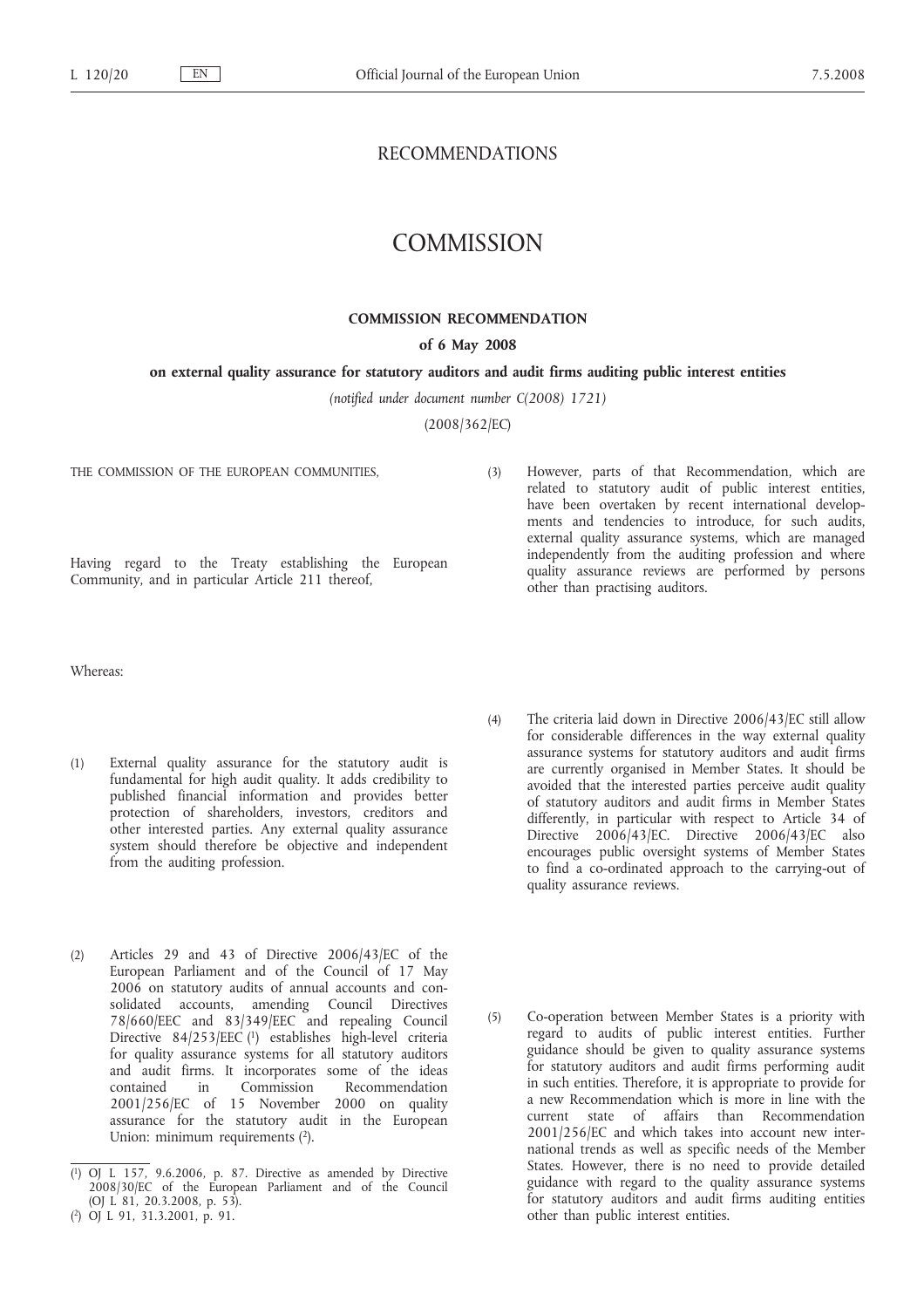- (6) Inspections should contribute to enhancing audit quality in an inspected statutory auditor or an audit firm and should be of regular and preventive nature. They should aim at building and maintaining confidence in statutory audit and thus ultimately in financial markets. Therefore, this Recommendation should not concern ad-hoc investigations resulting from the possible violations of laws and regulations.
- (7) In order to enhance the quality of audits within the Communities, independent oversight bodies should play a more active role in the inspections of audit firms. Guidance should be provided for the independence of the inspection system. With regard to execution of inspections, the possible role of public oversight authorities, professional associations and other appropriate bodies, as well as the role of experts should be clarified. Clarifications with regard to the funding of the quality assurance system are also necessary.
- (8) Article 43 of Directive 2006/43/EC requires quality assurance reviews for statutory auditors and audit firms of public interest entities to be carried out at least every three years. A public oversight system could face difficulties in recruiting a sufficient number of inspectors to conduct on-site reviews in each inspection. Therefore, it should be possible that, under certain conditions, experts who are not inspectors also participate in on-site reviews.
- (9) In order to ensure that the final report on an inspection is followed by the statutory auditor or audit firm concerned and that it provides them with sufficient guidelines to avoid reported problems in the future, an effective communication should take place between the inspectors and that statutory auditor or audit firm both before the final report is adopted and in the follow-up phase.
- (10) To improve accountability of the quality assurance system and comparability within the Community, the annual report on the overall results of inspections should include key performance information that would enable an evaluation to be made of both the resources

used and the efficiency and effectiveness of the quality assurance system.

(11) In the light of new international developments, in particular the involvement of appropriate bodies and experts in the execution of inspections, the Commission intends to evaluate the situation in 2011,

HEREBY RECOMMENDS:

#### **Subject matter**

1. This Recommendation provides guidance for implementing independent quality assurance systems for statutory auditors and audit firms conducting an audit of public interest entities in accordance with Articles 29 and 43 of Directive 2006/43/EC.

2. Where a Member State decided to exempt certain public interest entities in accordance with Article 39 of the Directive 2006/43/EC, the Member State should also exempt such public interest entities from the scope of measures adopted in the light of this Recommendation.

#### **Definitions**

The definitions set out in Article 2 of Directive 2006/43/EC apply to this Recommendation. For the purposes of this Recommendation, also the following definitions apply:

- (a) 'public oversight authority' means a competent authority within the meaning of Article 2(10) of Directive 2006/43/EC, which represents a public oversight system that is based on the principles set out in Article 32 of that Directive;
- (b) 'inspector' means a reviewer, who meets the requirements set out in point (d) of the first subparagraph of Article 29(1) of Directive 2006/43/EC, is employed by a public oversight authority or another appropriate body to which execution of inspections has been delegated;
- (c) 'inspections' means quality assurance reviews of statutory auditors and audit firms, which are led by an inspector and which do not represent an investigation within the meaning of Article 32(5) of Directive 2006/43/EC;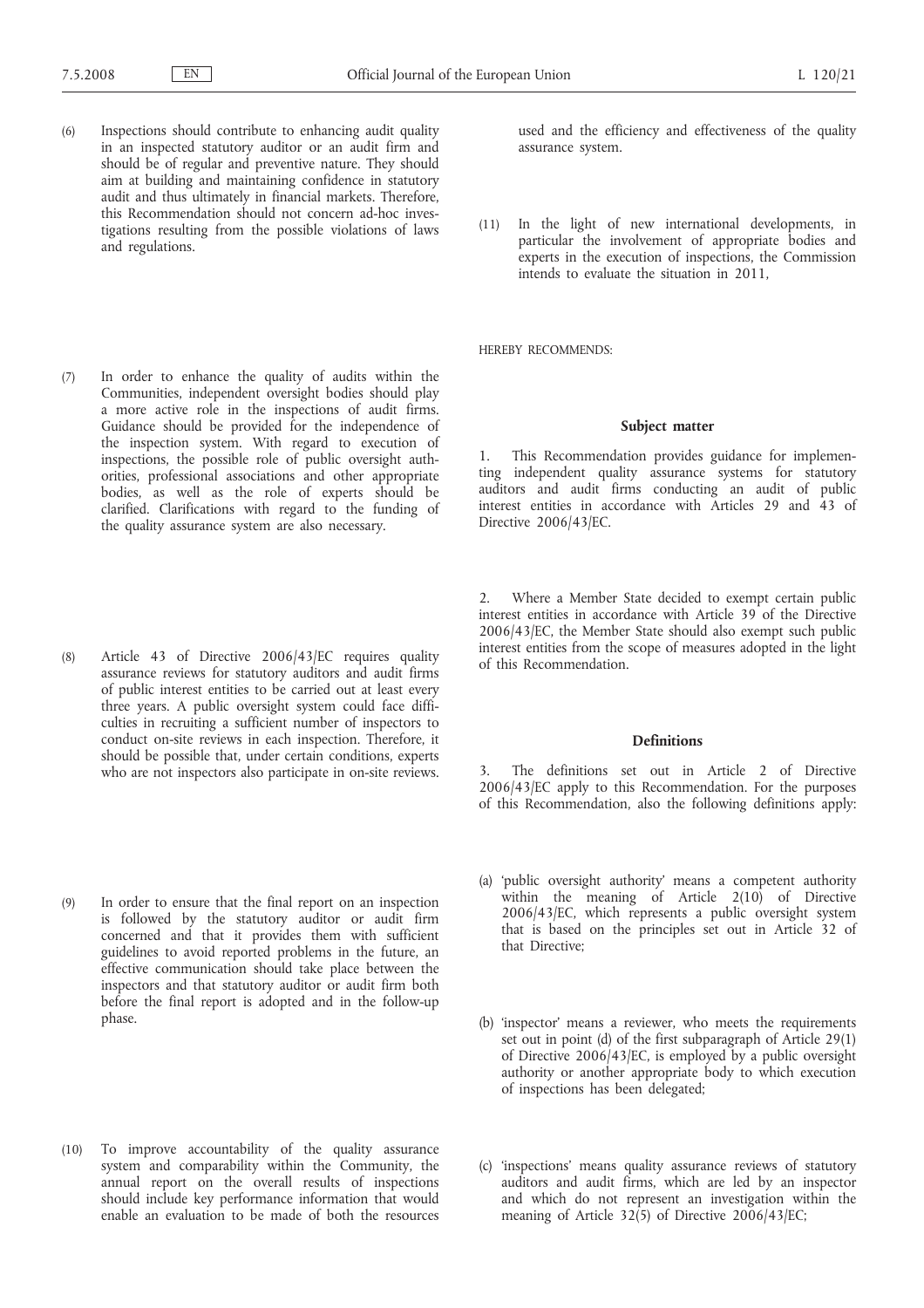(d) 'expert' means a natural person, who has specific expertise in financial markets, financial reporting, auditing or other fields relevant for inspections, including practising statutory auditors.

7. The public oversight authority should have the right to participate in inspections and to get access to inspection files, audit working papers and other documents of relevance.

#### **Independence of the quality assurance system**

4. A public oversight authority should assume ultimate responsibility for the external quality assurance system for statutory auditors and audit firms auditing public interest entities. Member States should not designate as a public oversight authority any association or body affiliated with the accounting or audit profession.

5. Statutory auditors and audit firms auditing public interest entities should be subject to inspections that are executed by a public oversight authority, either exclusively, or together with another appropriate body in accordance with point 6.

6. It should be possible for tasks related to the execution of the inspections to be delegated to another appropriate body provided that the accountability of such body to the public oversight authority is ensured and that the latter retains at least the following responsibilities:

- (a) approval and, if considered appropriate by the public oversight authority, amendment of the inspection methodologies, including inspection and follow-up manuals, periodic inspection programmes;
- (b) approval and, if considered appropriate by the public oversight authority, amendment of inspection reports and follow up reports;
- (c) approval and, if considered necessary by the public oversight authority, assignment of inspectors for each inspection;
- (d) issuance of recommendations and instructions of any form to the body to which the tasks have been delegated.

All funding arrangements for the quality assurance system, including those concerning the level of funding and financial control, should not be subject to approval or veto by persons or organisations that are representatives of or otherwise affiliated with the accounting profession, the audit profession or an audit firm. The level of funding should enable the public oversight authority to be sufficiently equipped with staff supporting it in implementing points 6 and  $\overline{7}$ .

If funds for the quality assurance system are provided by statutory auditors or audit firms subject to inspections, any fee or other contribution payable by them should be mandatory and required to be paid in full on a timely basis.

#### **Independence of inspections**

10. A public oversight authority should ensure that appropriate policies and procedures related to the independence and objectivity of the staff, including inspectors, and the management of the inspection system, are put in place.

11. A person, who is a practising statutory auditor or is employed or otherwise associated with a statutory auditor or an audit firm, should not be allowed to act as an inspector.

12. A person should not be allowed to act as an inspector in an inspection of the statutory auditor or audit firm until at least two years have elapsed since that person ceased to be a partner or employee of that auditor or in that audit firm or to be otherwise associated therewith.

13. Inspectors should declare that there are no conflicts of interests between them and the statutory auditor and audit firm to be inspected. Inspectors who make an incomplete or false declaration should be excluded from carrying out inspections and should be subject to effective, proportionate and dissuasive penalties.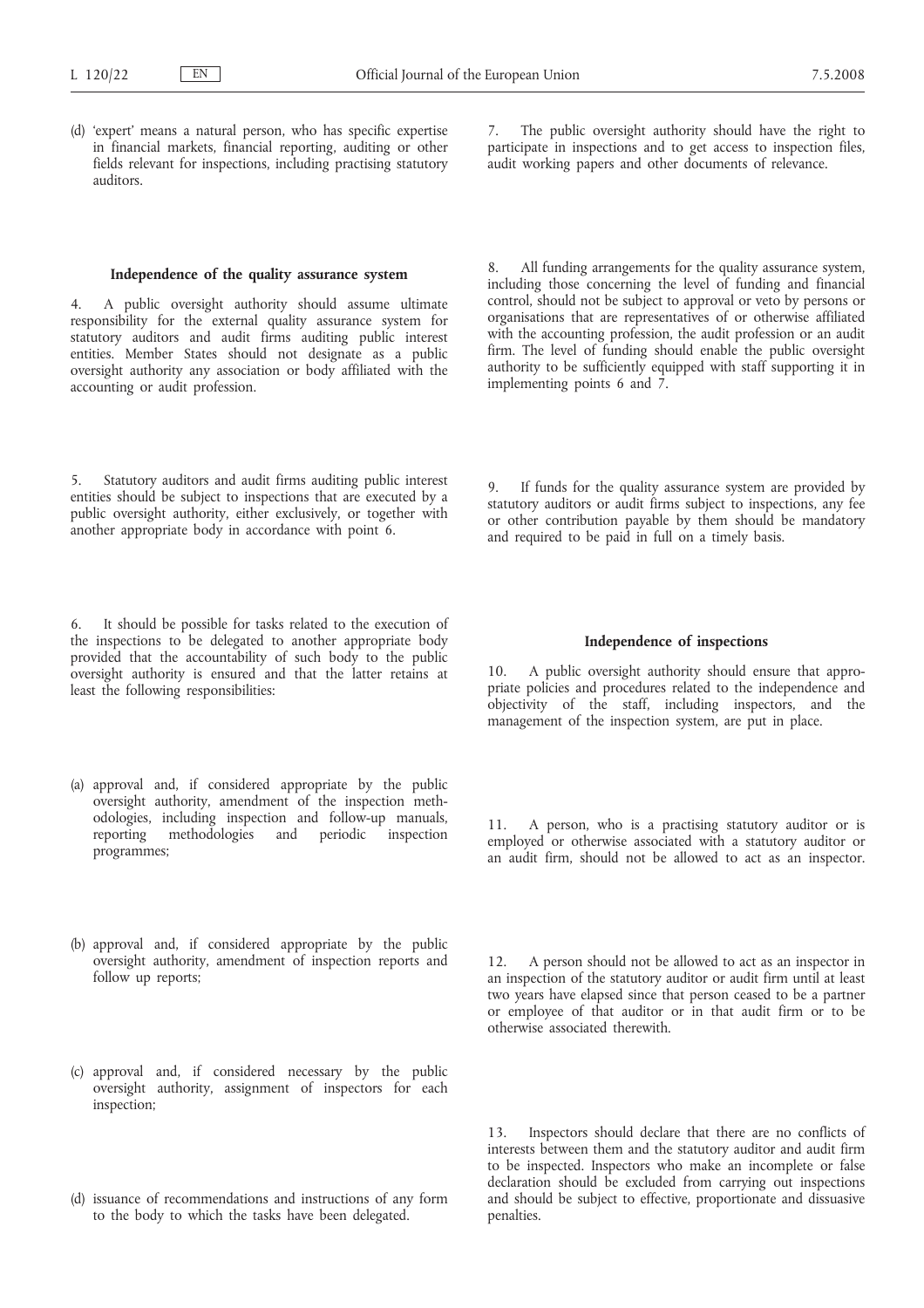14. Inspectors should be remunerated in connection with inspections only by the public oversight authority or by the body to which execution of inspections has been delegated. Inspectors should not receive any remuneration from the reviewed statutory auditor, audit firm or their networks.

15. If a public oversight authority considers that specific expertise is essential for the proper conduct of an inspection, inspectors should be assisted by experts. Such experts should act under the direct control of an inspector and should be subject to the requirements referred to in points 10, 12 to 14.

## **Methodological guidance for conducting inspections**

16. When there is temporarily an insufficient number of inspectors available in a Member State to carry out on-site inspections, a public oversight authority should have the right to decide that experts perform on-site reviews, provided that those experts meet the requirements set out in point (d) of the first subparagraph of Article 29(1) of Directive 2006/43/EC, that they are fully accountable to the public oversight authority and that inspectors carry out on-site reviews in the same statutory auditor or audit firm at least every six years.

- 17. The scope of inspections should cover:
- (a) an assessment of the design of the internal quality control system of the audit firm;
- (b) adequate compliance testing of procedures and a review of audit files of public interest entities in order to verify the effectiveness of the internal quality control system;
- (c) in the light of the inspection findings under points (a) and (b), an assessment of the contents of the most recent annual transparency report published by a statutory auditor or an audit firm in accordance with Article 40 of Directive 2006/43/EC.

18. At least the following internal control policies and procedures of the statutory auditor or the audit firm should be reviewed:

(a) compliance by the statutory auditor or the audit firm with applicable auditing and quality control standards, and ethical and independence requirements, including those related to Chapter IV and Article 42 of Directive 2006/43/EC, as well as relevant laws, regulations and administrative provisions of the Member State concerned;

- (b) the quantity and quality of resources used, including compliance with continuing education requirements as set out in Article 13 of Directive 2006/43/EC;
- (c) compliance with the requirements set out in Article 25 of Directive 2006/43/EC on the audit fees charged.

19. For the purposes of testing compliance, at least a significant part of audit files should be selected on the basis of an analysis of the risk of an inadequate execution of the statutory audit.

## **Outcome of inspections**

20. Inspection findings and conclusions on which recommendations are based, including the findings and conclusions related to a transparency report, should be properly communicated to and discussed with the inspected statutory auditor or audit firm before an inspection report is finalised. The inspected statutory auditor or audit firm should be granted a period not exceeding 12 months from the issuance of the inspection report to take action in respect of recommendations on the internal quality control system of the audit firm. If the inspected statutory auditor or audit firm did not give the appropriate follow up to the recommendations, the public oversight authority should disclose major deficiencies found in the internal quality control system.

21. A public oversight system should have the right, in accordance with the due process of law as provided for in the Member State concerned, to take disciplinary actions or impose penalties in respect of statutory auditors and audit firms.

22. The public oversight authority should at least inform the public in a timely and appropriate manner about any final disciplinary actions taken or penalties imposed in respect of statutory auditors and audit firms in relation to the execution of the statutory audit. It should identify the statutory auditor or audit firm concerned and describe the major deficiencies which have given rise to such actions or penalties.